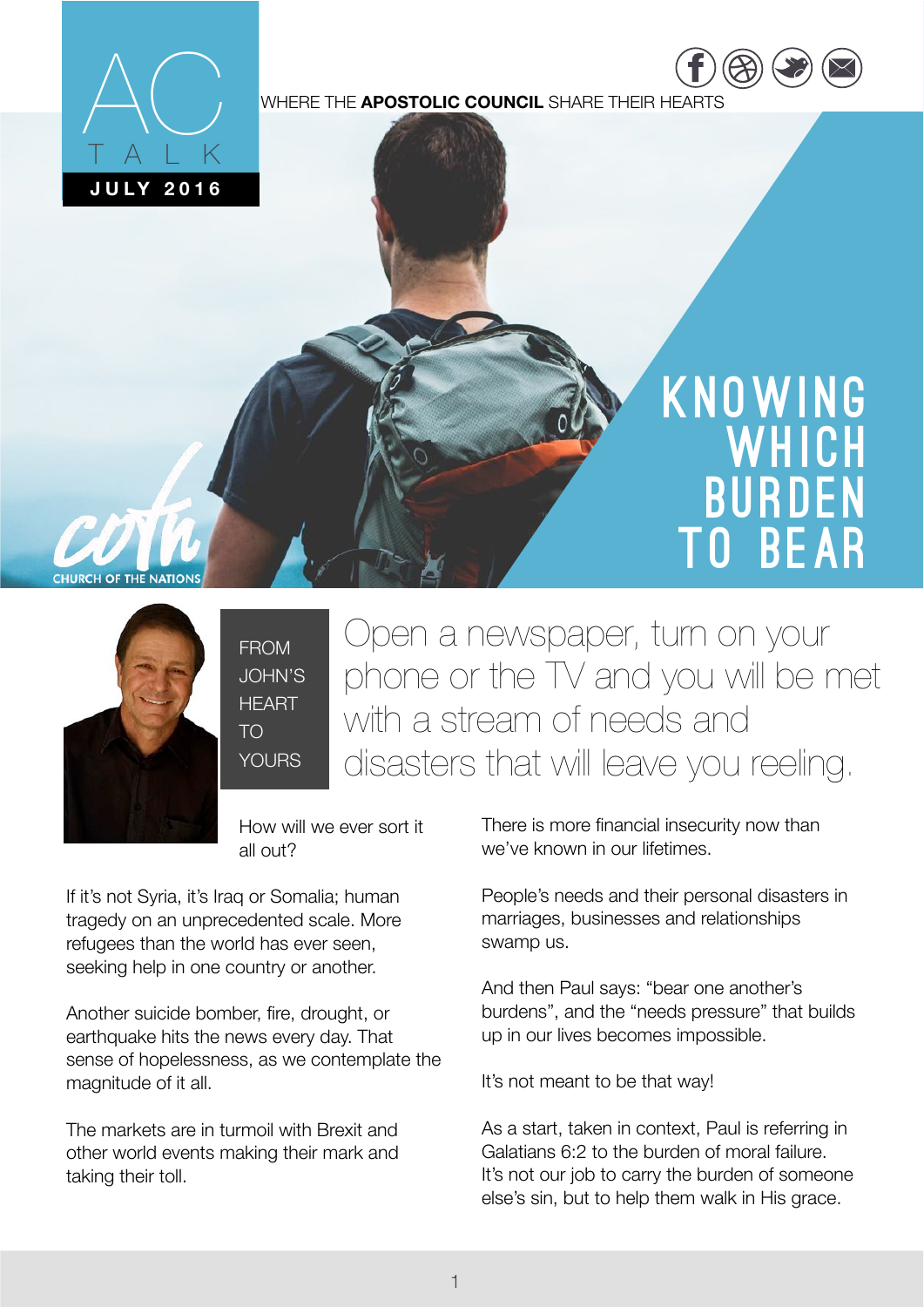In the process, we are encouraged to consider our own weaknesses and susceptibility <sup>5</sup> For each will have to bear his own load. (Gal 6:5 ESV)

We are all given our own burden to carry.

 $4-5$  Make a careful exploration of who you are and the work you have been given, and then sink yourself into that. Don't be impressed with yourself. Don't compare yourself with others. Each of you must take responsibility for doing the creative best you can with your own life. Galatians 6:4–5 (The Message)

us. People get frustrated and disappointed when we don't rally to their specific call. But we are not meant to carry it all.

Thank the Lord that He does not expect us to.

Stick to what you're anointed to do!

We all need to pray, while some are called to a lifestyle of prayer. Others are out in the field, teaching people farming or how to grow in their marriage, or impacting politics or business.



People pray: "Lord break my heart with what breaks yours."

But that prayer crushes us!

We assume we are able to carry the same burdens that He does. They would kill us.

No, pray: "Lord, break my heart with what my heart needs to be broken with."

For each one of us that will be different.

He will then lay a specific burden on you. It's usually very specific.

I watch as the resolve to meet that need grows inside of that person, and for many it then becomes this raging inferno in their hearts. So they give themselves selflessly to a cause that truly does break the Father's heart, but one of millions of things that does.

Too often, we expect everyone to give up what they are burning with, to come and burn with

To say that Syria is not my problem is to be an ostrich with its head in the sand. The world is too small for us to divorce ourselves from what is going on elsewhere, but to carry the burden of it all will destroy us.

So what has the Lord burdened you with? And have you allowed your heart to be broken for that specific need?

Oswald Chambers said:"We must distinguish between the burden-bearing that is right and the burden-bearing that is wrong. We ought never to bear the burden of sin or of doubt, but there are burdens placed on us by God which He does not intend to lift off…"

How are we to carry those?

Well, He wants us to cast those burdens back on Him, so that together with Him, we can carry them.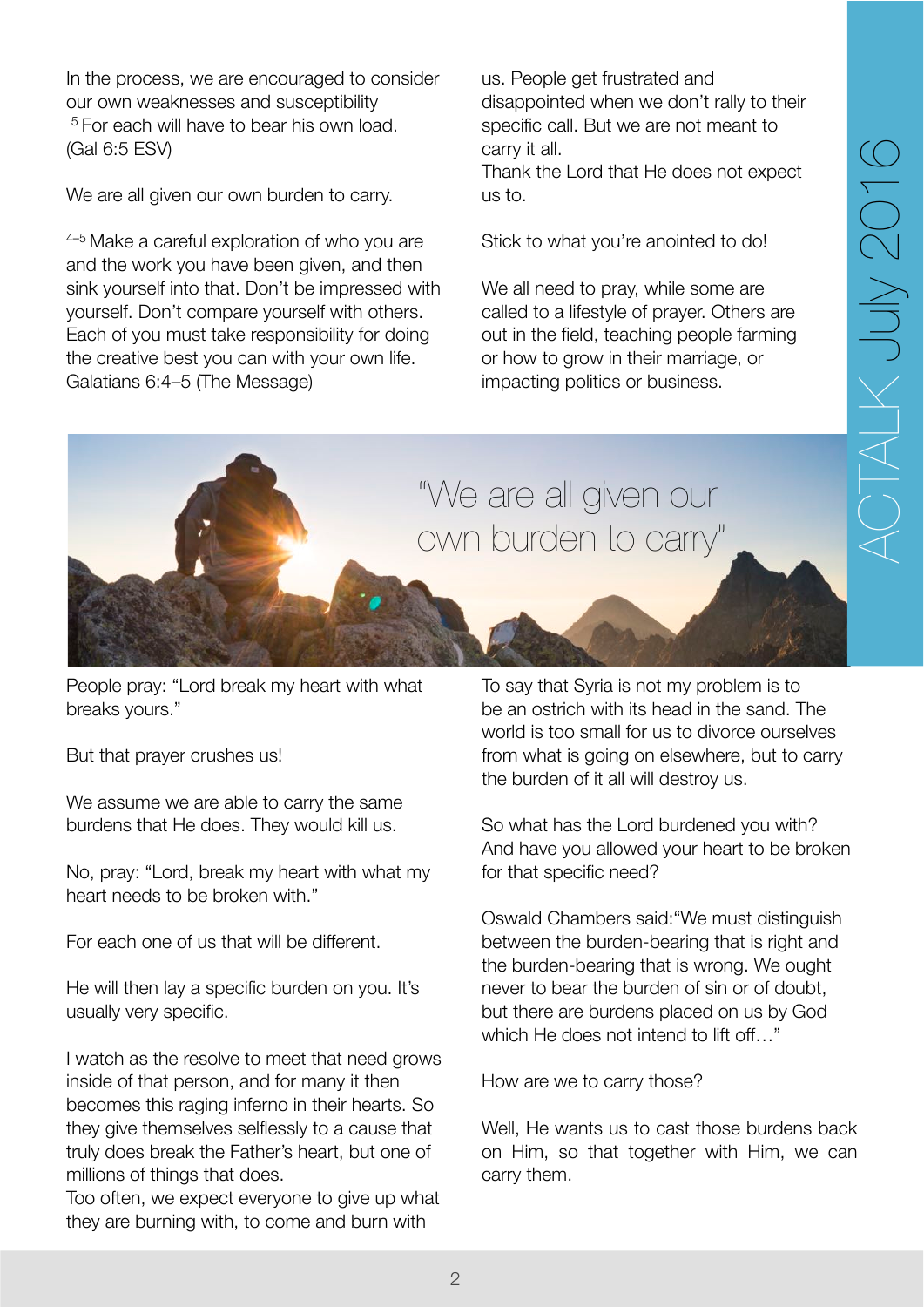22 Cast your burden on the Lord. and he will sustain you; (Psalm 55:22 ESV)

"Many workers have gone out with high courage and fine impulses, but with no intimate fellowship with Jesus Christ, and before long they are crushed. They do not know what to do with the burden, it produces weariness, and people say—'What an embittered end to such a beginning!' (My Utmost for His Highest)

When God needs a job done, he will always find someone to fulfill it.

When someone cries out to the Lord, someone else receives a burden:

<sup>9</sup>...the cry of the people of Israel has come to me…10 Come, I will send you… Exodus 3:9–10 (ESV)

But make certain you find the right job and shoulder the right burden! You cannot carry it all.

Jesus says: "Come to me, all of you who are weary and carry heavy burdens, and I will give you rest. 29 Take my yoke upon you. Let me teach you, …and you will find rest for your souls. 30 For my yoke is easy to bear, and the burden I give you is light." Matthew 11:30 NLT Put in language we probably understand best:

28–30 "Are you tired? Worn out? Burned out on religion? Come to me. Get away with me and you'll recover your life. I'll show you how to take a real rest. Walk with me and work with me—watch how I do it. Learn the unforced rhythms of grace. I won't lay anything heavy or ill-fitting on you. Keep company with me and you'll learn to live freely and lightly." Matthew 11:28–30 (The Message)

There is a yoke that has been designed for you. It fits well and it will not crush you. Allow Him to lay it on your shoulders. It's the burden He chose and designed specifically for you, so you can be about your Father's business.

And then keep praying: "Your kingdom come, your will be done, on earth as it is in heaven."

<sup>20</sup> He who testifies to these things says, "Surely I am coming soon." Amen. Come, Lord Jesus! Revelation 22:20 (ESV)

John Scholtz

Jesus says: "Come to me, all of you who are weary and carry heavy burdens, and I will give you rest.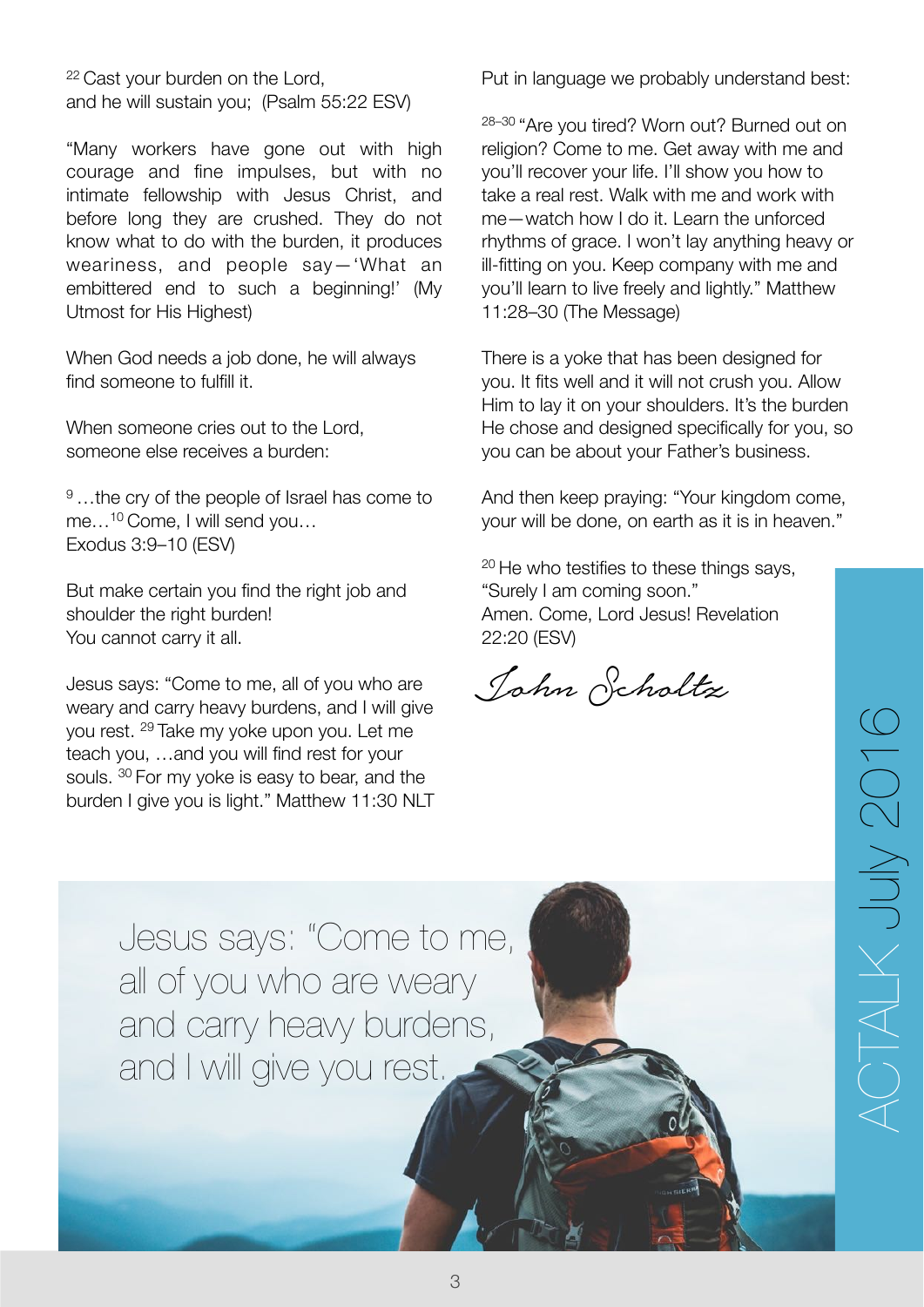# NAVIGATING THROUGH POLITICAL UPHEAVAL! (2)

#### Let Hope Arise

Since the last "clip", this USA Presidential election is continuing to be the most unusual of all time. Australia has been to the polls, and after a major swing to the left it seems that the current PM will remain in power, without a clear mandate, technically making him the  $6<sup>th</sup>$  PM in 6 years. Great Britain is now living through the beginnings of BREXIT with much political fallout. We are witnessing an increase of the "impact thought" we shared last time.

## Politics polarize while the Kingdom unifies without compromise.

A truth that has helped to sustain us during our ministry years was confirmed to me in April while watching a movie in flight to South Africa.

### You can have hope without Faith but cannot have Faith without Hope.

We pray that hope will rise within you as you reason earthly events from a Kingdom of Heaven world view. This will give you the foundation to live by Faith.

Until next time

Tony & Marilyn Fitzgerald



# Reason earthly events from a Kingdom of Heaven

world view